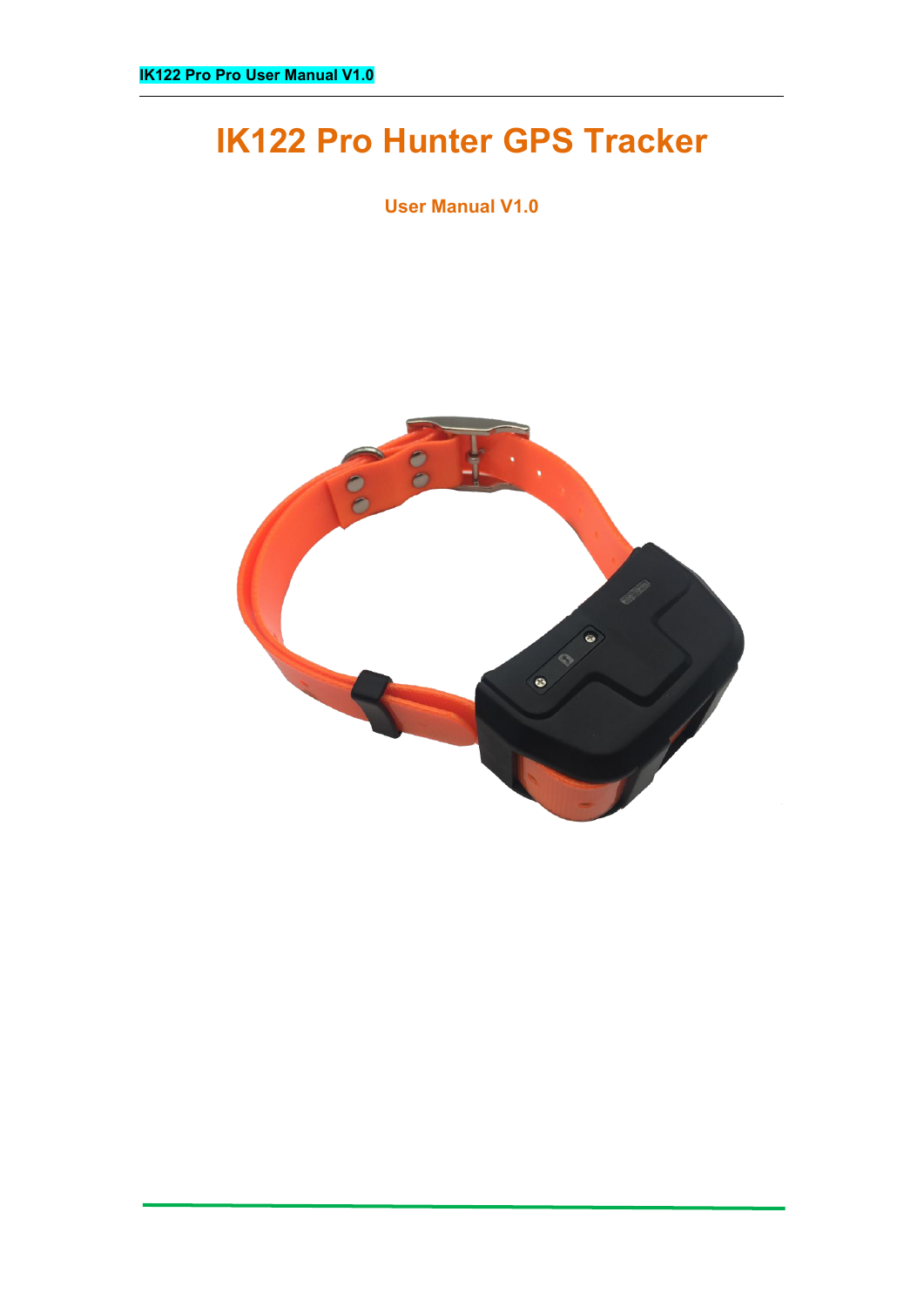# **Preface**

The most exciting moment about traveling in the wild is that a few hunting friends bring their hound or hunting dog to the mountain or forest for hunting.

But hunters are worry about their dogs . Because once the hunting dogs find the target, they will chase desperately. Once they chase the target, they will chase to a place we can't find.

These are all things that make hunters a headache.

Finding your beloved dog in the woods or mountains is much difficult.

What should I do when faced with this situation? The hunting dog GPS Tracker is a very good thing, as long as your hunting dog wear the locator, you can find it no matter how far the dog runs.

ICAR IK122 Pro Hound Locator could help you solve this issue.

The new generation hound dog locator IK122 Pro is loaded with MTK2503D telecom chipset, and the positioning Error is about 5-10 meters.

Equipped with 3.7V 4000mAh Li-Polymer battery, the appearance design is simple and elegant, and the PVC material is strong and durable.

Google Satellite Maps, Baidu Map, and A Map can be switched on the tracking platform.

With the ICAR positioning software, you can track the position of the hound anytime and anywhere. The map display combines the text description to clearly determine the location of the hound, and it is easy to know where the hunting dog is.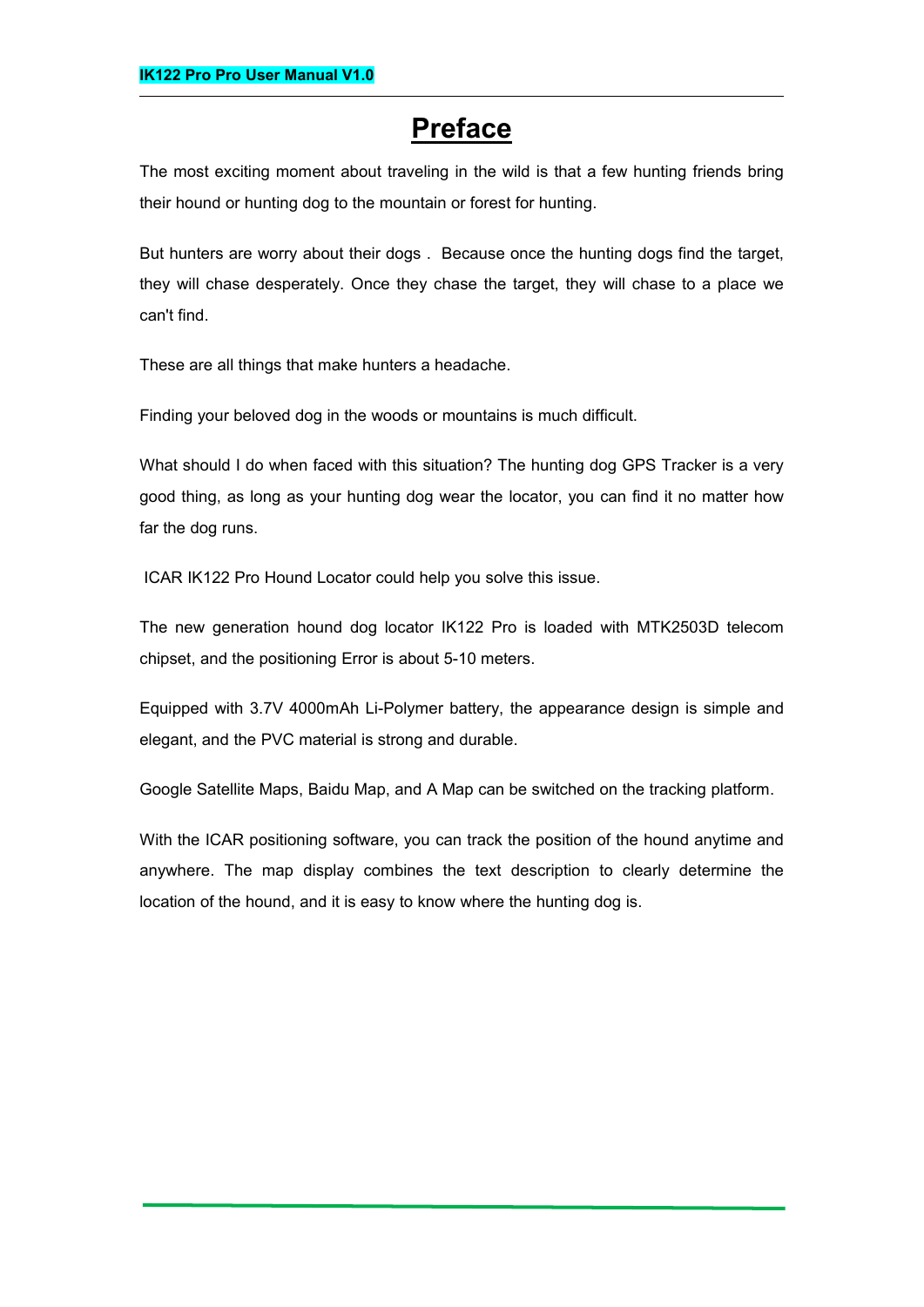## **1. Overview**

IK122 Pro is a Hund GPS tracker.

# **2. Features**

- Real-timing tracking
- GPS+AGPS+LBS+GLONASS Positioning
- History record check
- Geo-Fence alarm
- Low battery alarm
- Power saving mode
- PC & Mobile App tracking
- Long standby time
- IP67 Water resistant

# **3. Applications**

- Pet tracking
- Hunter tracking
- Cow tracking
- Goat tracking

# **4. Specifications**

| <b>Item</b>       | <b>Specifications</b>              |  |
|-------------------|------------------------------------|--|
| Dimension         | 84*43*46 mm                        |  |
| Weight            | 155g                               |  |
| Charging mode     | USB charging DC 5V                 |  |
| Backup battery    | 3.7 V 4000mAh                      |  |
| Power consumption | 40mA standby current               |  |
| Working           | $-20^{\circ}$ C to 65 $^{\circ}$ C |  |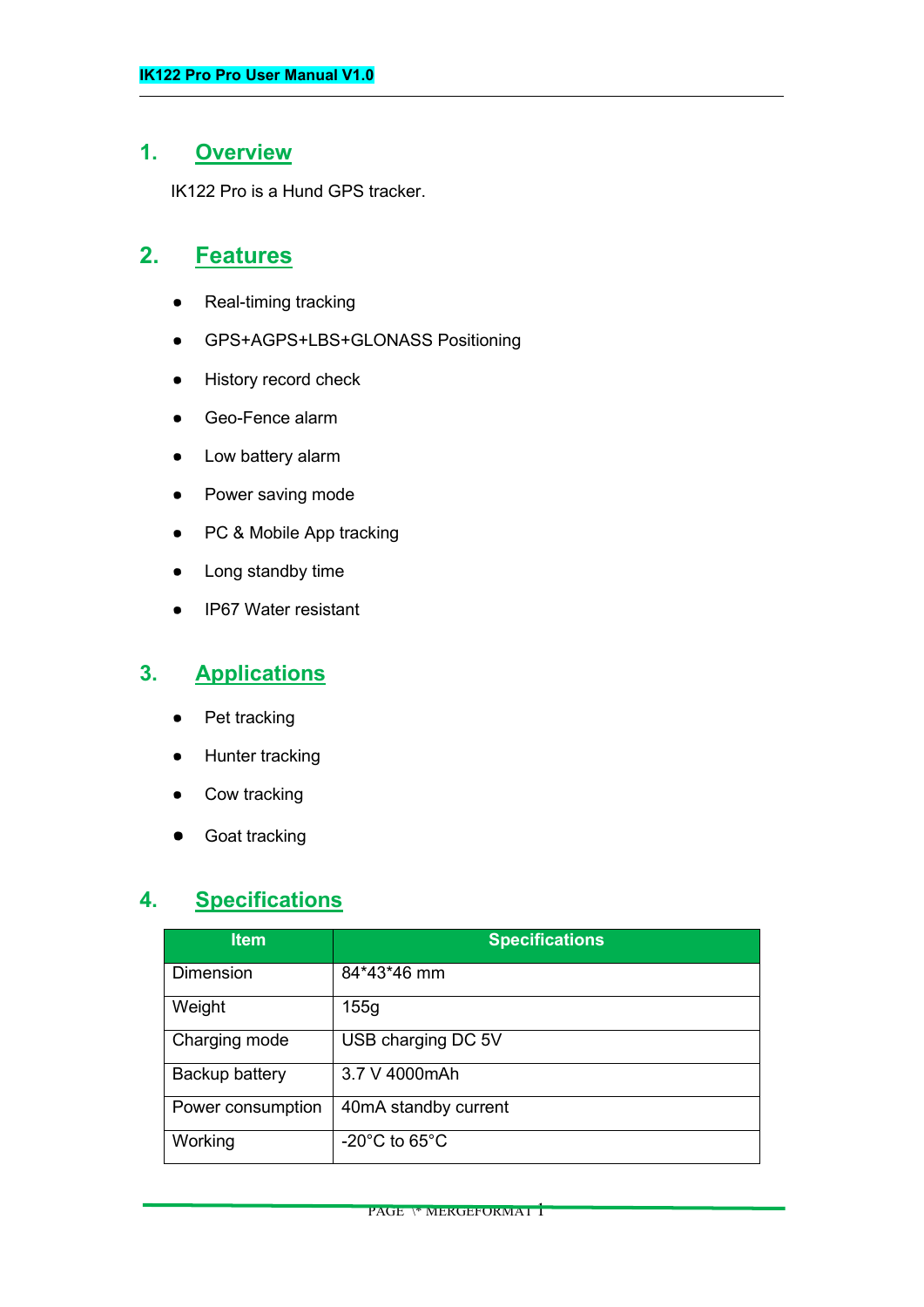## **IK122 Pro Pro User Manual V1.0**

| temperature                 |                           |
|-----------------------------|---------------------------|
| <b>Item</b>                 | <b>Specifications</b>     |
| <b>Cellular Bands</b>       | GSM: 850/900/1800/1900Mhz |
| Positioning                 | GPS, AGPS, LBS            |
| <b>Tracking Sensitivity</b> | $-162$ dBm                |
| Sensor                      | Accelerometer             |
| <b>LED</b>                  | <b>RED/GREEN/BLUE</b>     |
| <b>SIM Card interface</b>   | Nano SIM                  |
| Waterproof                  | IP67                      |

# **5. IK122 Pro interface**



PAGE \\* MERGEFORMAT 1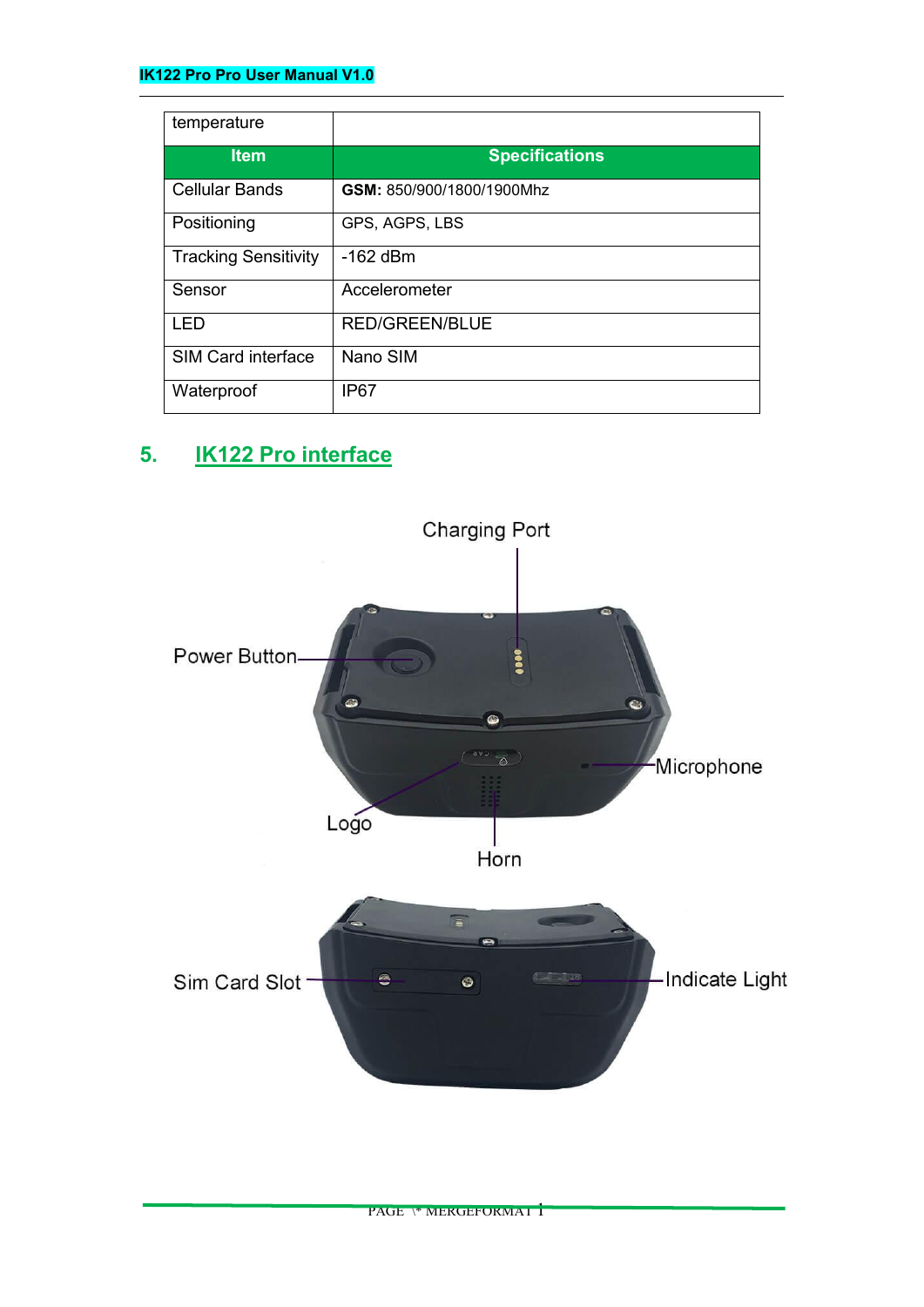## **6. In the box**

- 1<sup>\*</sup> IK122 Pro GPS Tracker
- 1<sup>\*</sup> Magnet charging cable
- 1\* Quick Start Guide
- 1<sup>\*</sup> Collar
- 1<sup>\*</sup> Screw Driver
- 2\* Backup Screw for sim card Stopper
- 1\*Sim Card Pin

# **7. Installation**

## **7.1 SIM Card installation**

1.Get ready a Nano Sim Card that support GSM&GPRS with 30MB data per month.

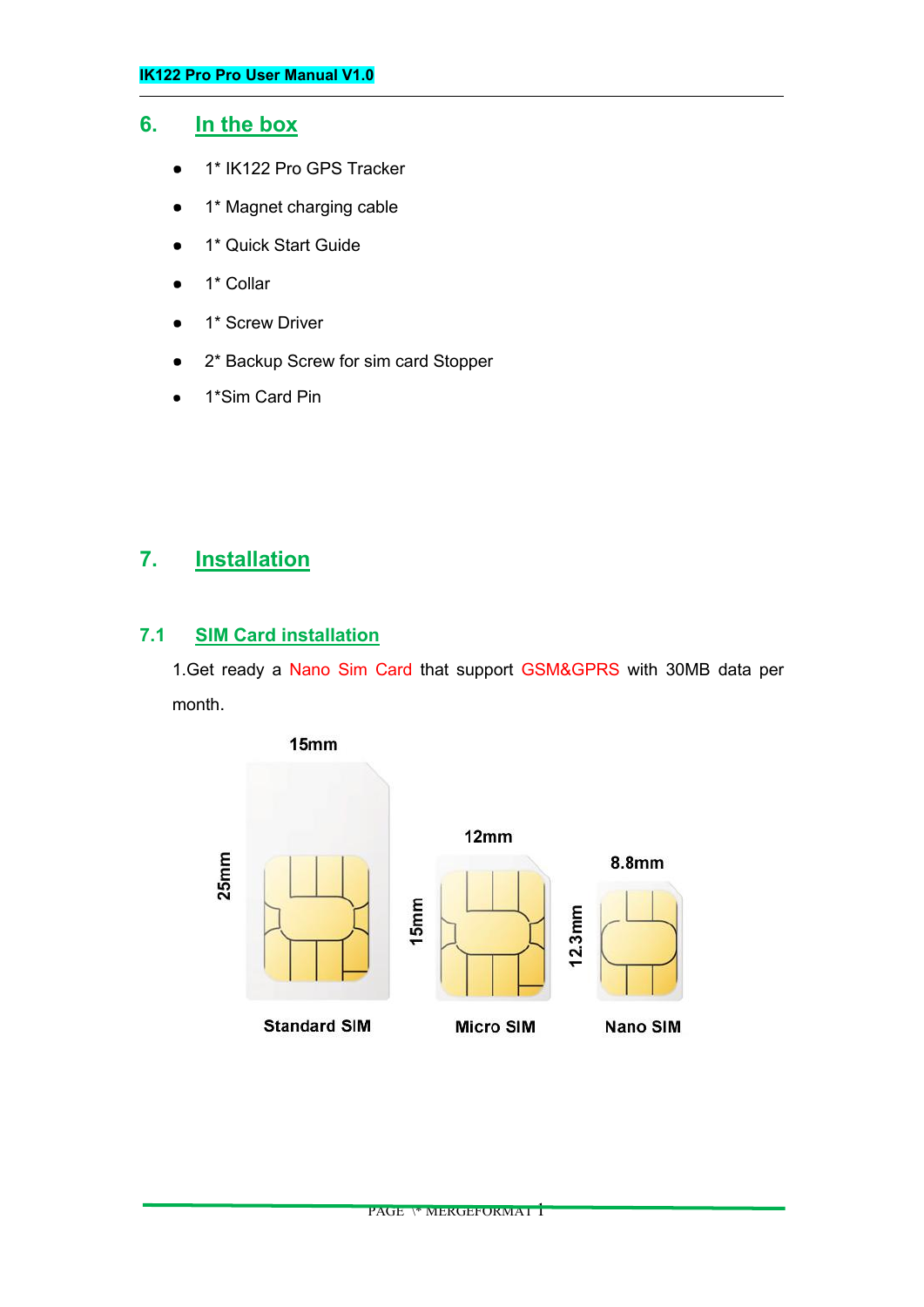2. Open the SIM Card stopper with screw driver





# **4. Turn on the Power button(5 seconds press)**

Blue light Fix: GSM/GPRS conversation start

Yellow light Fix: GPS location successful

As below picture shown, the device has been actived.

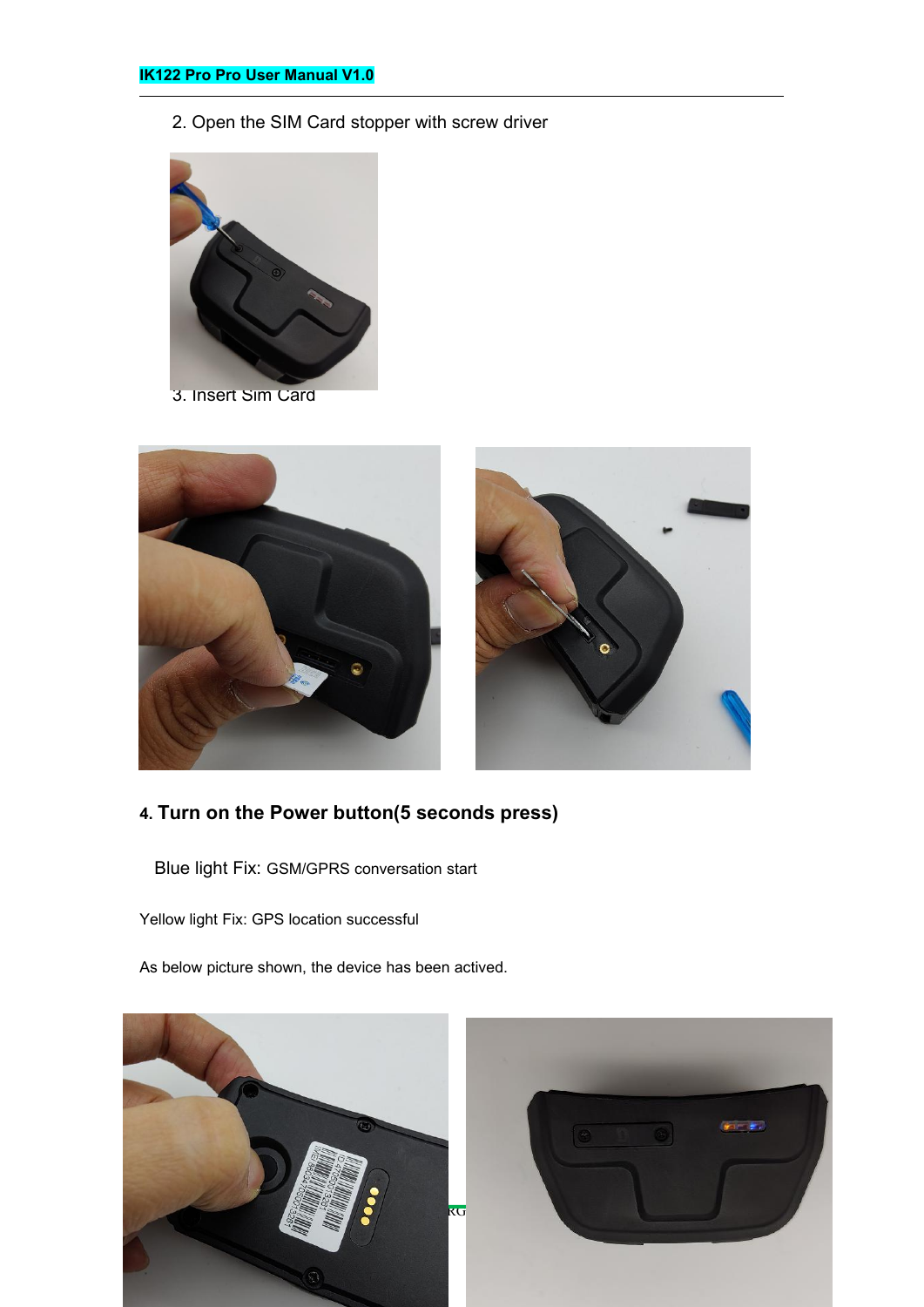#### 5.Set APN

Use your phone to send command to your device number:

Command format: SL APNxxx,yyy,zzz

for example: SL APNcmnet,, (cmnet is Chinese apn,no apn user name,no apn user password)

7.Help your dog to wear the gps collar and you could track it on your phone application now.

## **7.2 LED Indications**

|                     | Fix                                | Flash          | Off                          |
|---------------------|------------------------------------|----------------|------------------------------|
| <b>Blue Light</b>   | <b>GSM/GPRS conversation start</b> | No GPRS signal | Power off or in sleep mode   |
| <b>Yellow Light</b> | <b>GPS</b> location successful     | No GPRS signal | Power off or in sleep mode   |
| <b>Red Light</b>    |                                    | charging       | Full battery or charged full |

# **8. SMS Commands List**

| Function                      | <b>Command Format</b>                                 | explain                                  |
|-------------------------------|-------------------------------------------------------|------------------------------------------|
| <b>APN</b>                    | APNapn<br>contecnt, apn<br>SL<br>user,apn<br>password | SL APNcmnet,,                            |
| Domain                        | SL DPa.icargps.com#7700#                              | IP&port also ok                          |
| upload<br>frequency(ti<br>me) | <b>SL SC0,10</b>                                      | Upload location every 10s                |
| Restart<br>Device             | SL RT                                                 | Restart the device                       |
| Admin<br>number               | SL CP18948742396#                                     | 18948742396 is the admin<br>phone number |
| Back to                       | SL FT                                                 | Back to factory settings                 |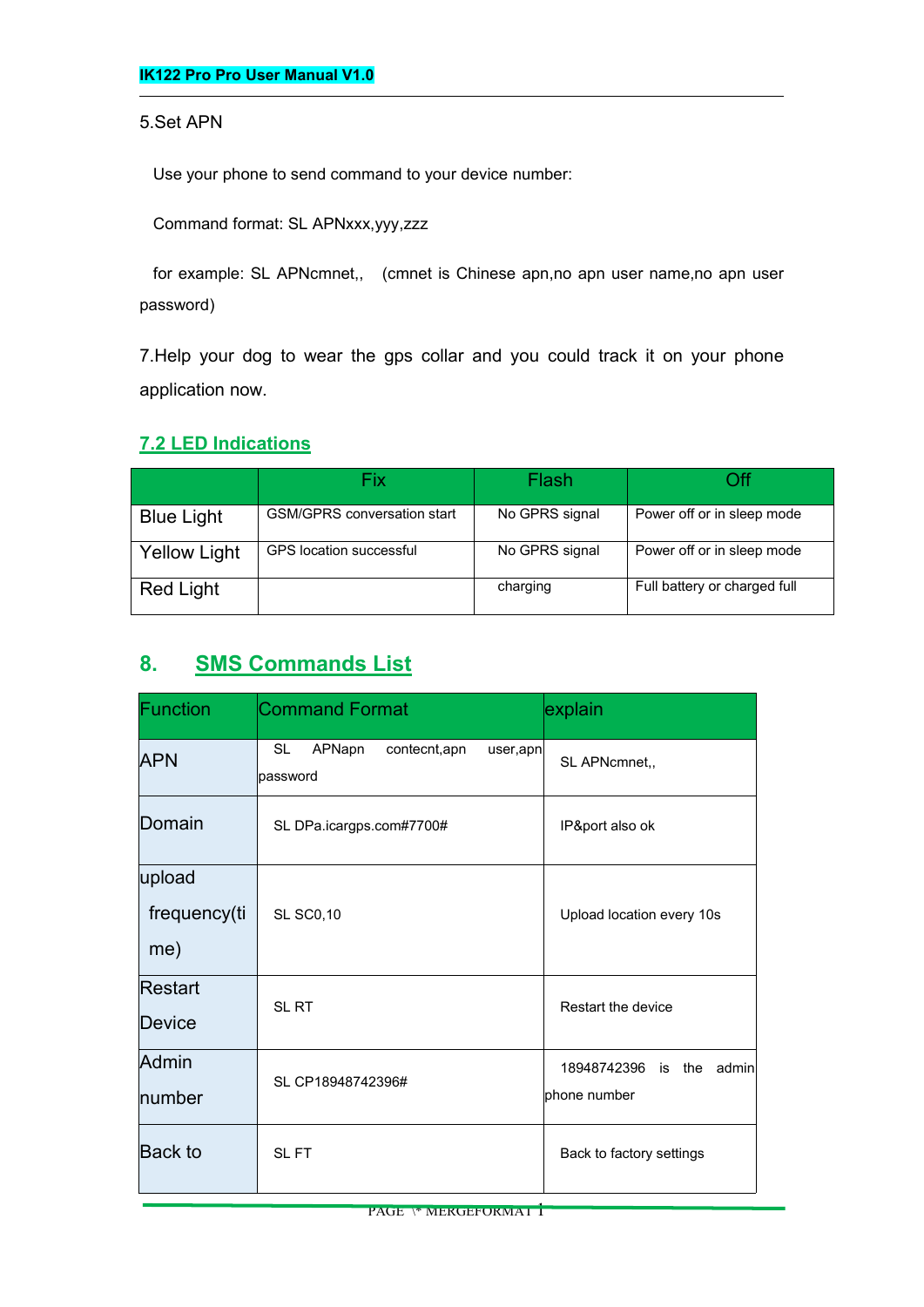| factory       |       |                                                                                      |
|---------------|-------|--------------------------------------------------------------------------------------|
| Search<br>Dog | SL XG | The device would Play one<br>minute of music, they you could<br>find it if near you. |

# **9. App & PC Tracking platform**

# **9.1 App install & Login**

● Search "**ICAR GPS**" in Google Play or iOS store(or scan the following QR



- Choose the" Login by Device No.,
- Input your device's ID number and password(default is 123456) to login.

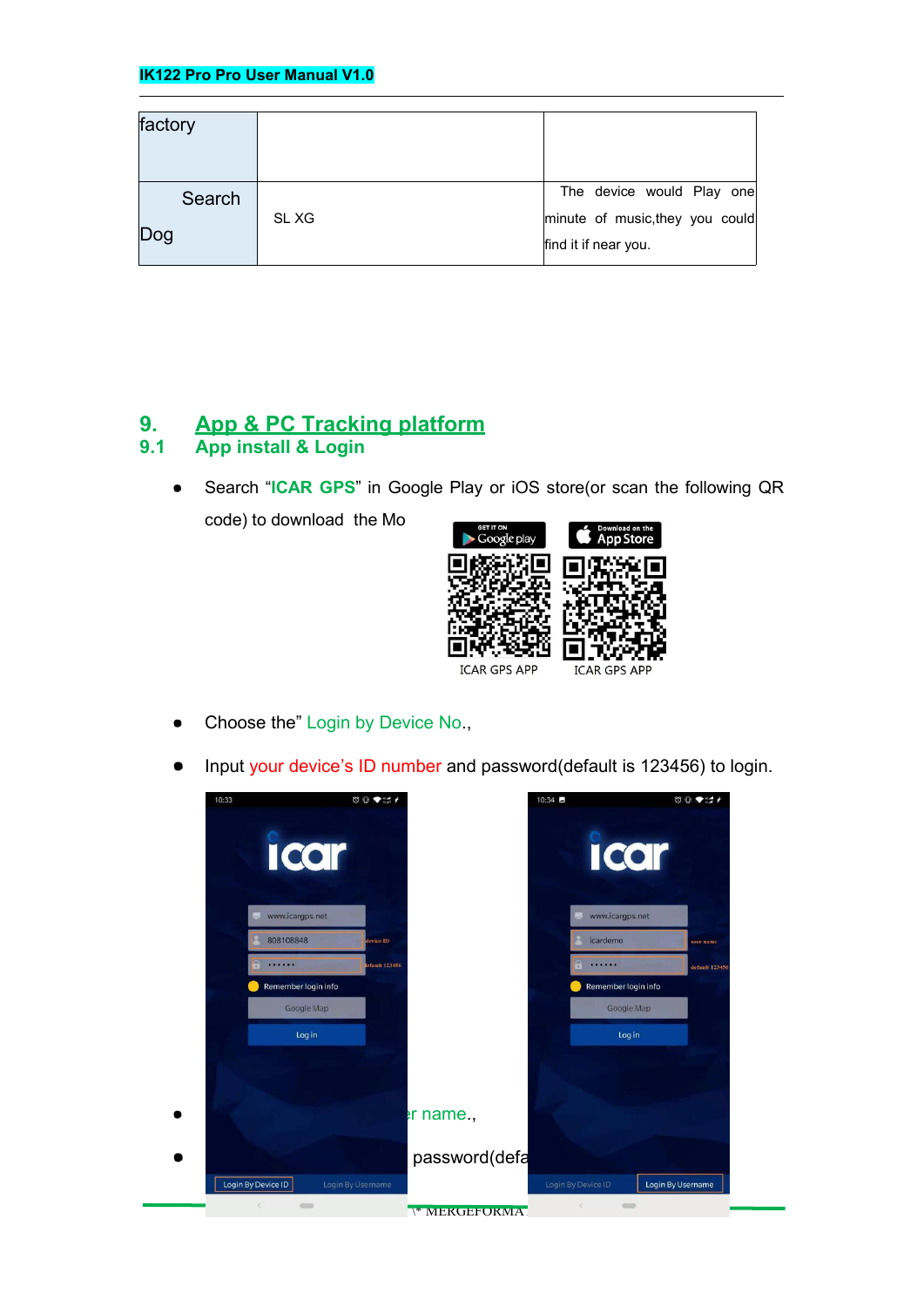#### **9.2 PC login**

- Web: [www.ic](http://www.trackits.com)argps.net, Choose "**ID No**."
- Input your device's ID number and password(default is 123456) to log in



- Web: [www.ic](http://www.trackits.com)argps.net, Choose "Account"
- Input user name and password(default is 123456) to log in

|                                                          | $\bullet$<br>$\left( \bullet \right)$         |
|----------------------------------------------------------|-----------------------------------------------|
|                                                          | ID No.<br>Account                             |
|                                                          | icardemo<br>user name                         |
| SET IT ON<br>Google play<br>Download on the<br>App Store | default 123456<br>                            |
|                                                          | $\bullet$<br>emember<br>Demo                  |
|                                                          | Login                                         |
| <b>ICAR GPS APP</b><br><b>ICAR GPS APP</b>               | We offer<br>$\overline{a}$<br>select language |

# **10. FAQ**

#### **1. Why there is so many "hieroglyphs"on the APP?**

The "hieroglyphs" is Chinese. Engineers have written many different language into the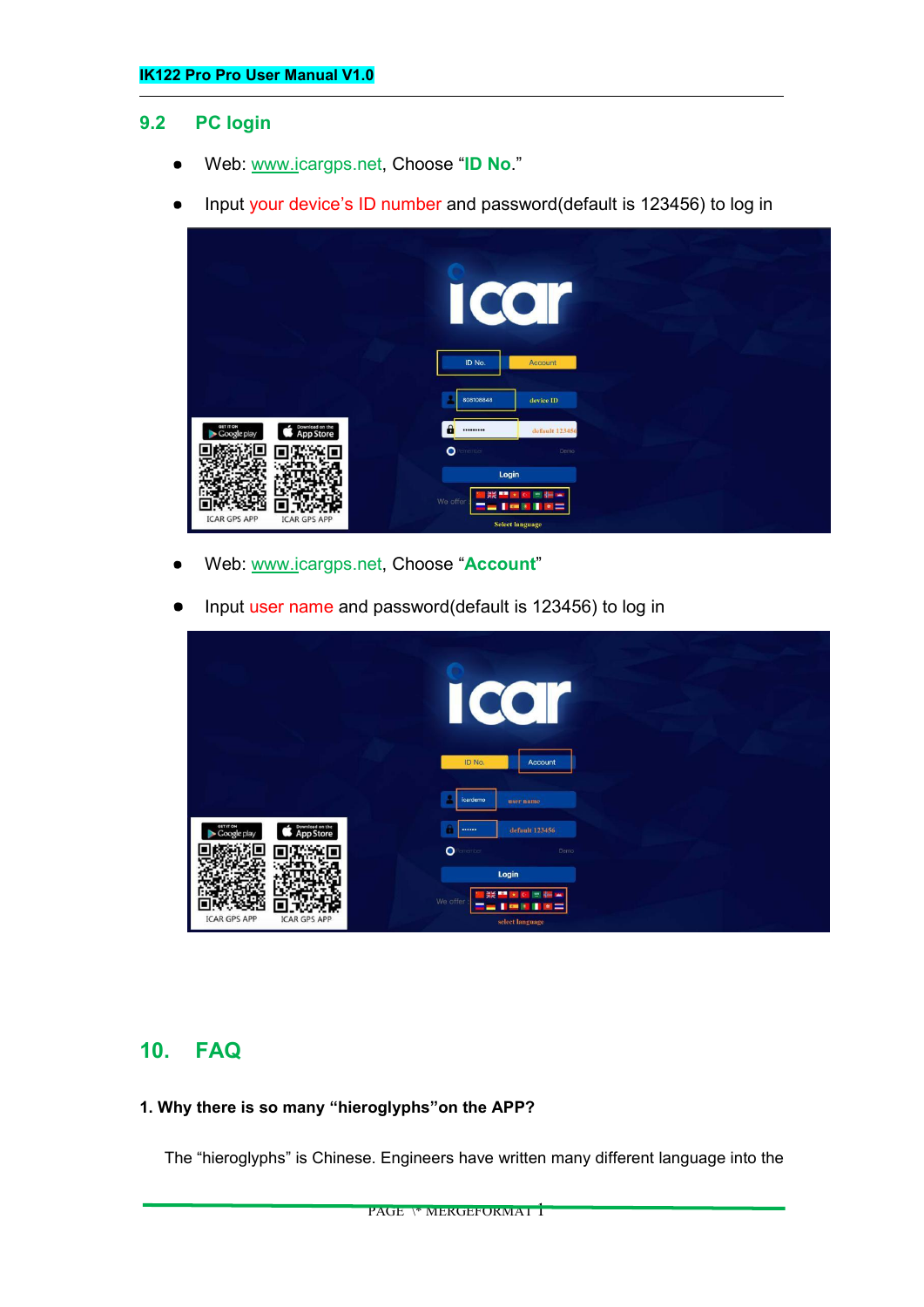APP, but not including all language.

APP language adapts to your phone language. App shows in Chinese if it can't read your phone language, because the language is missing in the APP database.

----------------------------------------------------------------------------------------------

How to solve this issue?

First, you could switch your phone to English. Second, get in touch with our customers service to upgrade the language database.

#### **2. why can't log in app or platform?**

First, Please confirm that you use the right APP or Platform:

APP Name : ICARGPS

Platform : [www.icargps.net](http://www.icargps.net)

Second : Make sure that you have chosen the right option to login:

Click "ID number login" if you want to log in with ID number;

Click "Account Login" if you have an account.

#### **3. What's the APN?**

The APN is Acces Point Network of the sim card you are going to insert into the gps device.

Please check the APN with your Sim card operator.

Or check it by this link:

<http://www.unlockit.co.nz/mobilesettings/>

#### **4. How to set APN?**

Two ways: 1. send SMS commands to set APN 2.Tell us your APN, then we could help you set APN before shipping.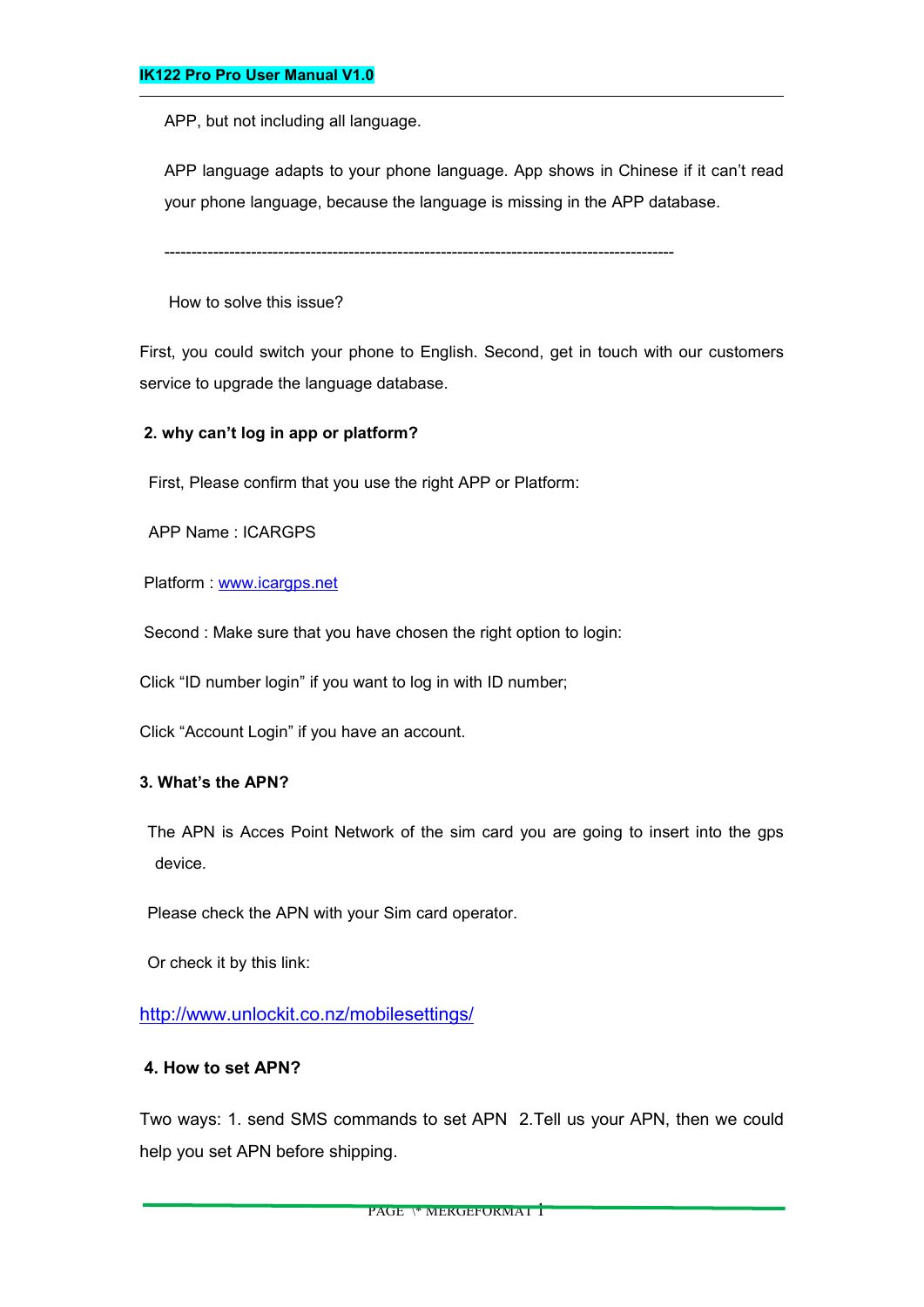APN Command format: SL APNinternet.beeline.ru,beeline,beeline (apn:internet.beeline.ru;apn user name:beeline;apn user password:beeline)

### **5. How Can I set IP and port?**

Normally,we have preset the IP and Port before shipping the gps trackers for customers.

Or you can send commands to set.

Commands format: SL DPxxx.xxx.xxx#xxxx#

E.g: SL DP113.98.254.178#7700# or SL DPa.icargps.net#7700#

## **6. How can I get an account to log in on platform or APP?**

Please get in touch with ICAR GPS customers service team (info@icargps.com) to help you create an account if you buy more than 2pcs gps trackers.

Email us with the user name and password you want to use on our platform, and all ID numbers of the tracking devices you want to put under your account.

#### **7. Do I have to change IMEI?**

All our IMEI number is legal, so you don't have to change the IMEI.

You may have to change IMEI if you buy tracking devices from small manufacturer who offers illegal IMEI.

## **8.What should i do if tracking device shows "unactivated" on platform?**

1).Check if the device is power on or not, if not, please recharge for it.<br>2).Check if you have insert the sim card in a right way, and your sim card offer

enough data for the device(at least 30mb per month).<br>Notice: please don't use the sim card with Pin Code for gps device( it means the sim card that you have to insert a password on the sim card to use it), or you could ask your sim card operator to help cancel the password for you.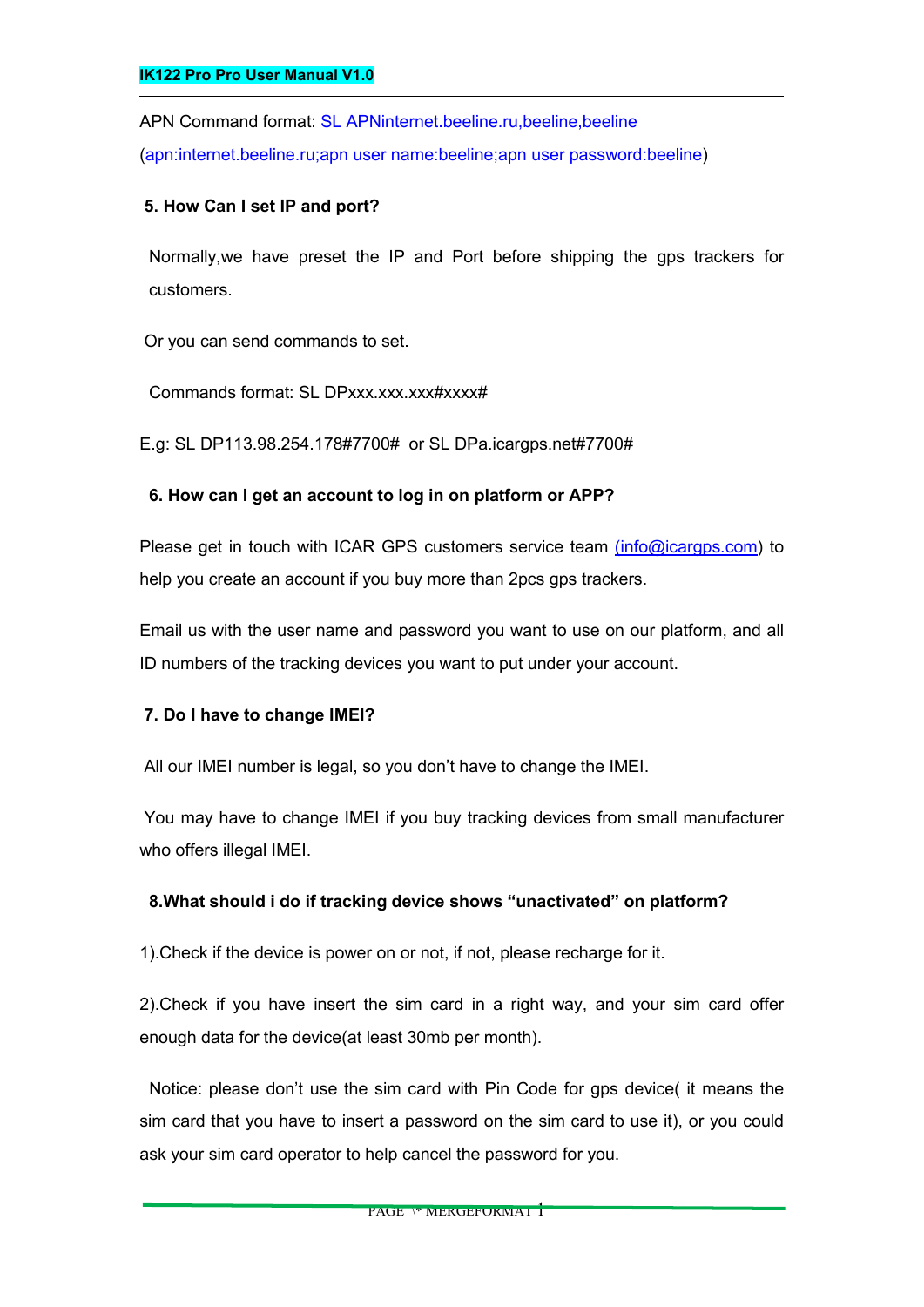3).Check if the apn, IP,port has been set in a right way. Send command to check, command content: SL CX

4)Take the gps tracker and go out of the house, for better gps signal. And make sure the device is not covered by any metal.

### **9.Why does the device shows "offline" on platform?**

1). Check if there is Cut off alarm or Remove Alarm and Low Power Alarm on APP, device will show offline if it has been disconnected.

Reinstall or Recharge for the device to make it online is ok.

2)Check if you should recharge for the sim card for enough data.

3).Check if the apn, IP,port has been set in a right way.

# **10. Why does the gps device shows incorrect positioning? Or why my device shows it's in China? Why my device show it is inthe sea?**

That's the last location of the gps tracker before shipping.

Or the device can't find gps signal, it shows incorrect location.

Please put the device in open area for better gps signal. (near the window or take it out of the house and go to street)

#### **11. Why the tracking device shows incorrect time?**

Please update the correct timezone for your device on platform.(APP doesn't support timezone change)

#### **12. How to choose sim card?**

Please confirm 2G network still work in your country or not and make it clear what kind of tracking device you are going to buy?( 2G/3G/4G).

Make sure the sim card you buy supports 2G/3G/4G frequence bands and it come with that the card has enough currency and credit to support at least 30MB data petr